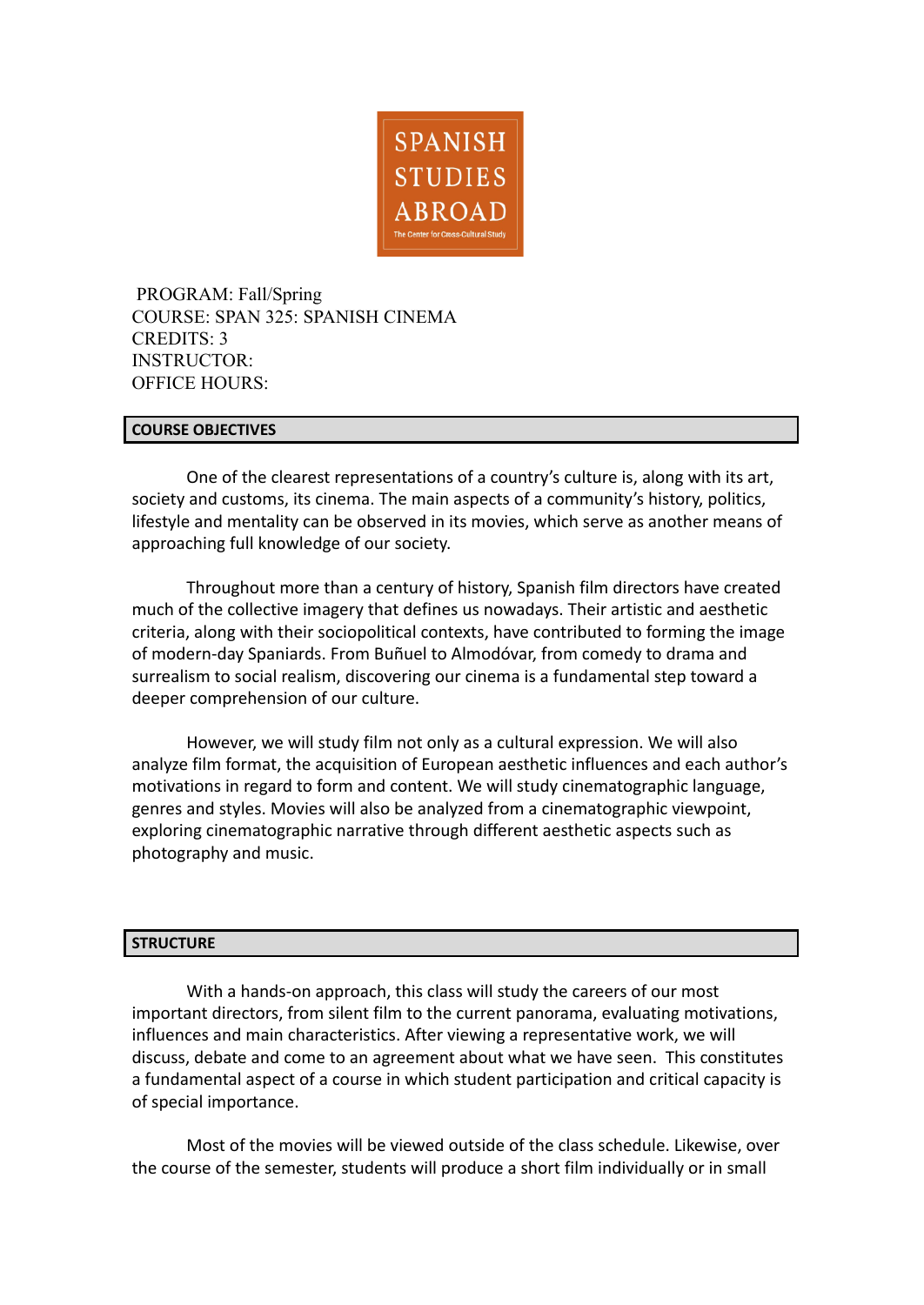groups which will provide first-hand experience in different technical aspects of cinema.

During the course, we will hold several Cineforums to discuss the movies each student has viewed (see "movie list for Cineforum"). Each student is responsible for watching and analyzing at least one of the movies on the list for each Cineforum.

Movies which are underlined in the course content section of this syllabus should be viewed outside of the class schedule before the week in which they are to be discussed. All movies are available in our library as well as the public library. Our coursebook includes a "Cinema questionnaire" and a "Cinema review" for each of the movies. Students must complete both in order to come to class prepared.

Students may go to the cinema with the instructor several times throughout the course. This activity is optional but of great interest to students. Spanish Studies Abroad will pay for the tickets, but each student must arrange his or her transportation to the cinema. Exact dates will be announced in advance during class.

Each student will receive a stapled, A4-sized, lined notebook in order to maintain a cinema journal. In this journal, each student will be responsible for writing a total of 5 personal cinema reviews about any of the movies on the list (see "movie list for the journal"). At least one of these reviews will be on a Spanish or Spanish-American movie currently in cinemas. The journal will be handed in twice weekly for correction. Some Spanish directors film their movies in English in order to reach a broader public. The journal may only include one entry on a Spanish movie filmed in English.

## **BIBLIOGRAPHY**

Barroso, Miguel A. and Gil Delgado, F. Cine español en cien películas. Ed.Jaguar. Madrid 2002.

Cami-Vela, M. Mujeres detrás de la cámara. Ed. Ocho y medio. Madrid 2005.

García Fernández, Emilio C. Historia Ilustrada del Cine Español. Ed. Planeta, Madrid 1985

Gasca, Luis. Un Siglo de Cine Español. Ed. Planeta, Barcelona 1998

- Seguin, Jean Claude. Historia del Cine Español. Ed. Acento, Madrid 1994
- Trueba, Fernando. Diccionario del Cine. Ed. Planeta, Barcelona 1997

Utrera Macías, Rafael. Escritores y Cinema en España. Ed. JC. Madrid 1985

- Varios autores. Diccionario del Cine Español. (Coordinado por J.L.Borau) Alianza, Madrid 1998
- Varios autores. Historia del Cine Español. Ed. Cátedra (Colección Signo e Imagen) Madrid 1995

Vidal, Nuria. El Cine de Pedro Almodóvar. Ed. Destino, Barcelona 1988.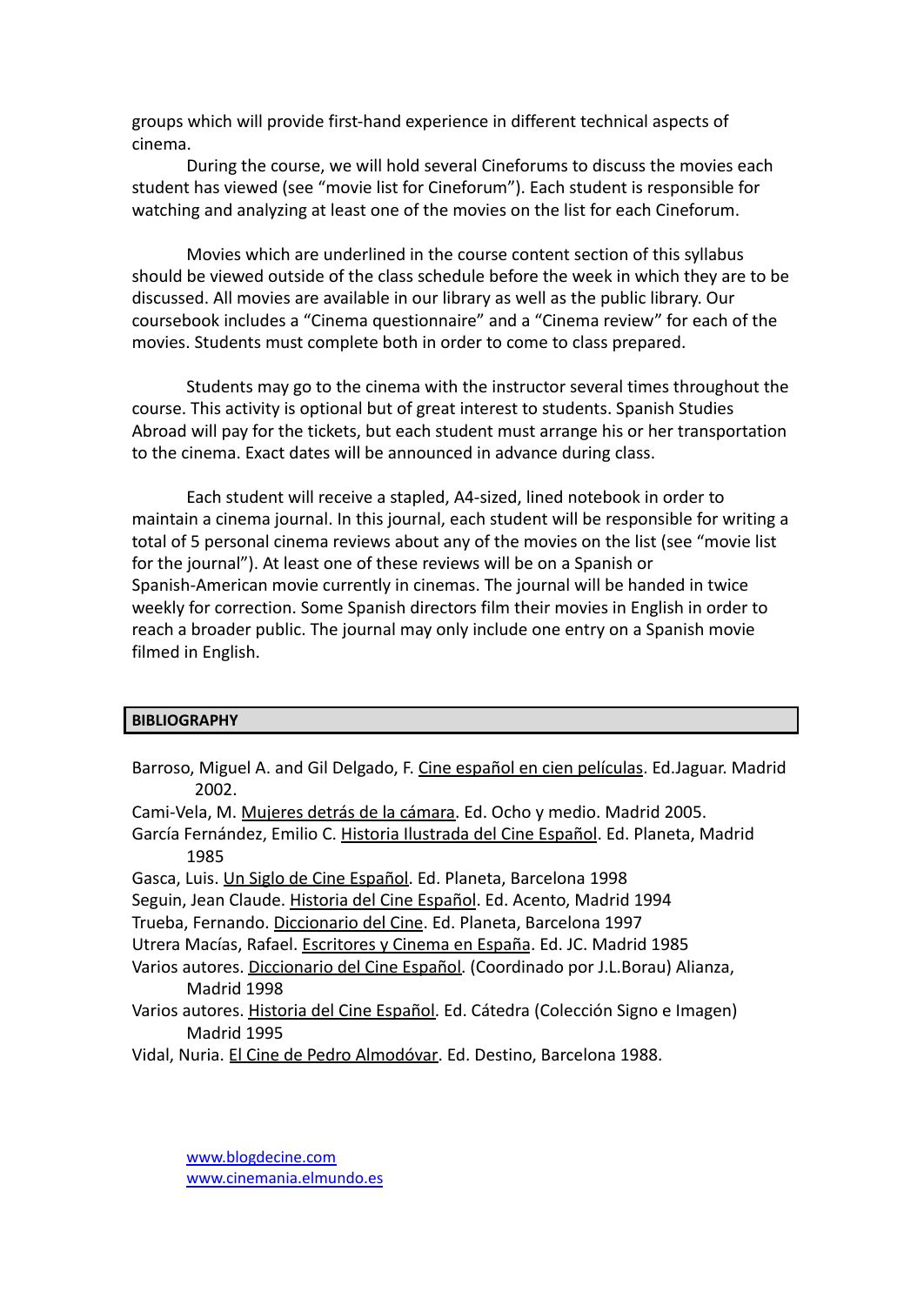[www.elseptimoarte.net](http://www.elseptimoarte.net) [www.filmaffinity.com](http://www.filmaffinity.com) [www.fotogramas.es](http://www.fotogramas.es) [www.imdb.com](http://www.imdb.com) [www.sensacine.com](http://www.sensacine.com)

#### **TEXTBOOK**

Given the characteristics of this course and the variety of sources to be consulted (internet, press, essays, specialized criticism…), our work instrument will be a dossier ("Cinema coursebook" including articles on the films, questionnaires about each of them, etc., organized by section of this syllabus and composed of material derived from related texts. The "Cinema coursebook" may be purchased in Papeles del Norte.

### **EVALUATION**

|    | 1. Participation | 25% |
|----|------------------|-----|
|    | 2. Cinema        | 30% |
|    | journal          |     |
| З. | <b>Tests</b>     | 25% |
|    | 4. Final project | 20% |

## **OTHER REQUIREMENTS**

This course is highly practice-oriented, such that attendance and active participation are considered mandatory. Students should devote time to preparing for each class and viewing the movies.

The participation grade will take into account the student's contributions in class, given that participation implies not only speaking but enriching the discussion, posing questions related to the task, vocabulary and cinematographic aspects, commenting on movies and speaking without being directly requested to do so by the instructor. Participation is crucial to the functioning of the class and each student's learning process.

The participation grade will drop 10 points for any unexcused absence.

Using cellphones in class is strictly forbidden, and they must be kept in backpacks or purses at all times. Likewise, arriving late to class will lower the student's grade.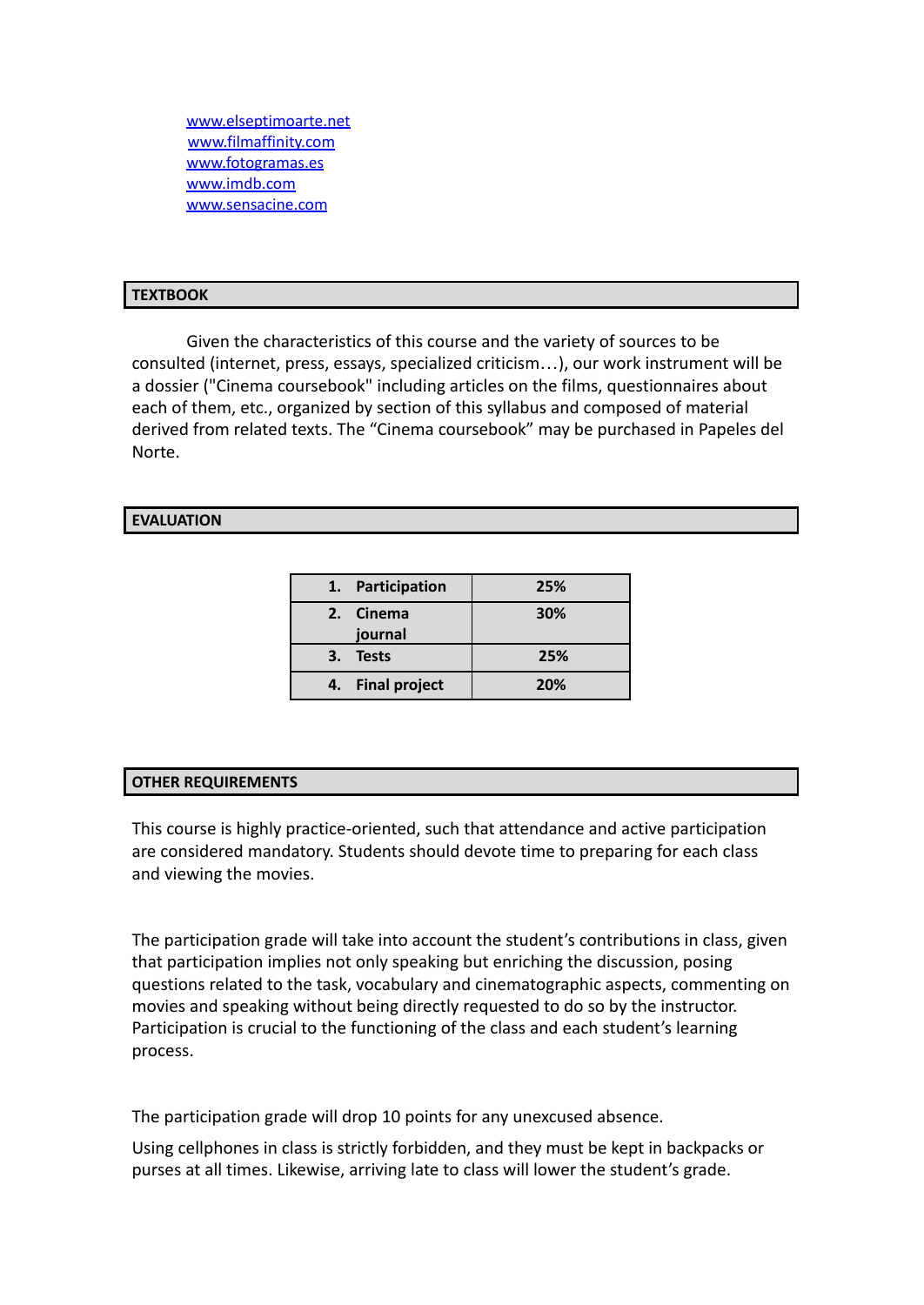# **COURSE CONTENT**

|                | <b>Topics/Activity Planned</b>                                                                                           |
|----------------|--------------------------------------------------------------------------------------------------------------------------|
| Week 1         | Introduction to the course                                                                                               |
|                | Cinema vocabulary                                                                                                        |
|                | Analyzing images                                                                                                         |
|                | Cinema genres                                                                                                            |
|                | The Goya Awards                                                                                                          |
|                | <b>Cinemas in Seville</b>                                                                                                |
|                | Projection of short films                                                                                                |
| Week 2         | The origins of cinema                                                                                                    |
|                | Brief history of the arrival of cinema in Spain                                                                          |
|                | Segundo de Chomón                                                                                                        |
|                | Projection in class of historical short films                                                                            |
|                | Surrealism. Projection in class and analysis of "Un perro andaluz" (1929)                                                |
|                | by Luis Buñuel                                                                                                           |
|                |                                                                                                                          |
|                | Cineforum 1: action movies (Thursday 4)                                                                                  |
|                | <b>HAND IN JOURNALS</b>                                                                                                  |
| Week 3         | Spanish cinema in the 50s and 60s. Making cinema under Franco's                                                          |
|                | dictatorship.                                                                                                            |
|                | Film resources in "Viridiana" (1961) by Luis Buñuel.                                                                     |
|                | Projection and analysis of excerpts from other movies of the era:                                                        |
| Week 4         | "Bienvenido Mr. Marshall" (1952) and "El Verdugo" (1963)                                                                 |
|                | Symbols, photography and politics in films of the 70s<br>Analysis of "El espíritu de la colmena" (1975) by Víctor Erice. |
|                | Projection and analysis of excerpts from other movies of the era: "La                                                    |
|                | cabina" (1972) by Antonio Mercero                                                                                        |
|                | <b>HAND IN JOURNALS</b>                                                                                                  |
|                | TEST 1 (Wednesday from 12:45 to 13:45)                                                                                   |
| Weeks 5        | Cinema in the 80s and 90s: in search of a new cinematographic language.                                                  |
| and 6          | La movida madrileña and Pedro Almodóvar. Projection and analysis of                                                      |
|                | fragments of various movies from Pedro Almodóvar's first stage.                                                          |
|                | Analysis of "Hable con ella" (2002)                                                                                      |
|                |                                                                                                                          |
|                | Cineforum 2 on Almodóvar (October 23)                                                                                    |
|                |                                                                                                                          |
|                | Orientation on the final project                                                                                         |
|                | <b>HAND IN JOURNALS</b>                                                                                                  |
|                |                                                                                                                          |
| <b>Weeks 7</b> | Projection of short films for analysis                                                                                   |
| and 8          |                                                                                                                          |
|                | Cinema in the $21st$ century. The new social realism: looking toward                                                     |
|                | ourselves. Spanish social problems and their treatment in cinema.                                                        |